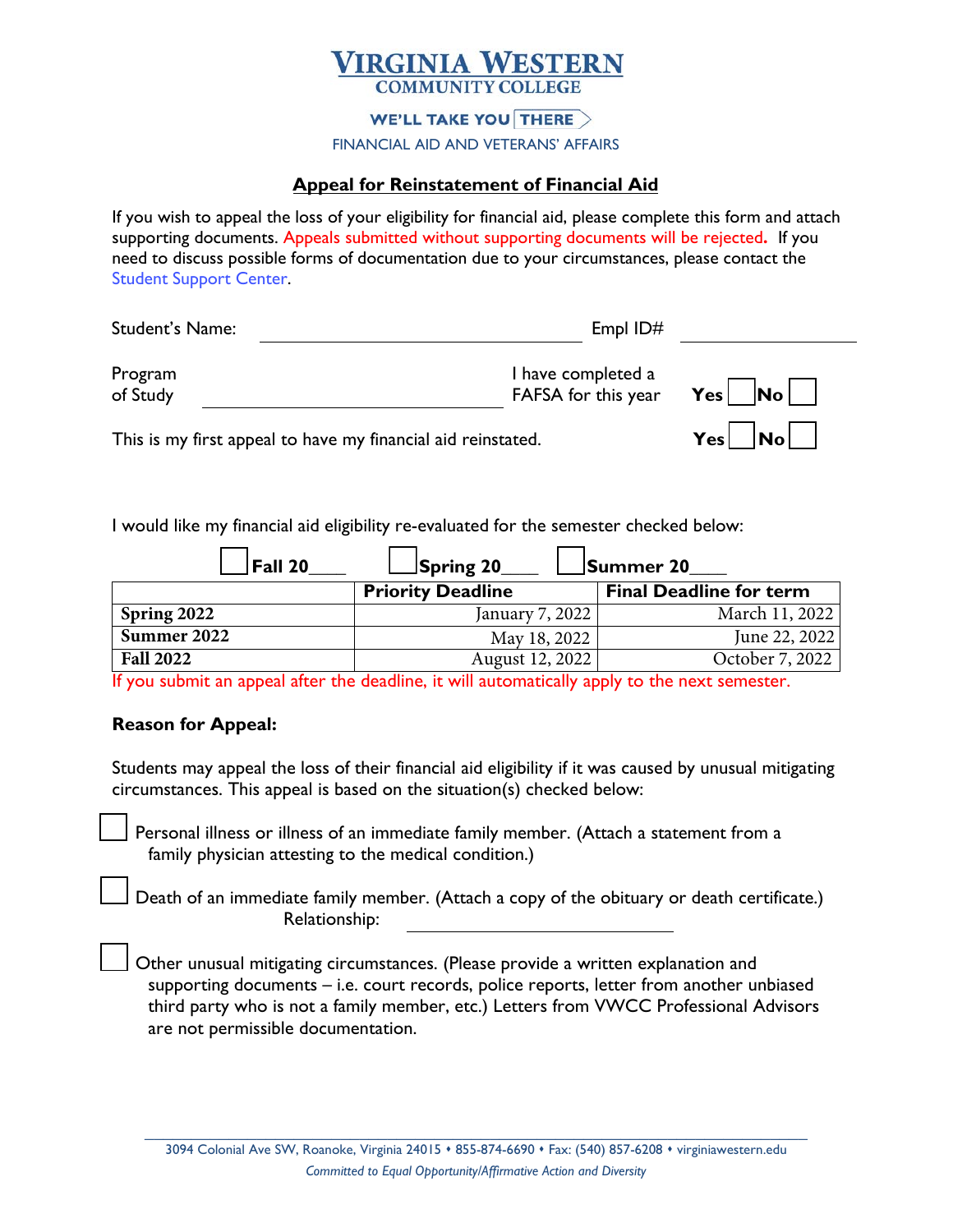**Explain in detail the reason you failed to make Satisfactory Academic Progress. This section must be typed.** *Appeals with spelling, mechanical, or grammatical errors will be rejected.*

**Explain in detail what circumstances have changed so that you will be successful. This section must be typed.** *Appeals with spelling, mechanical, or grammatical errors will be rejected.*